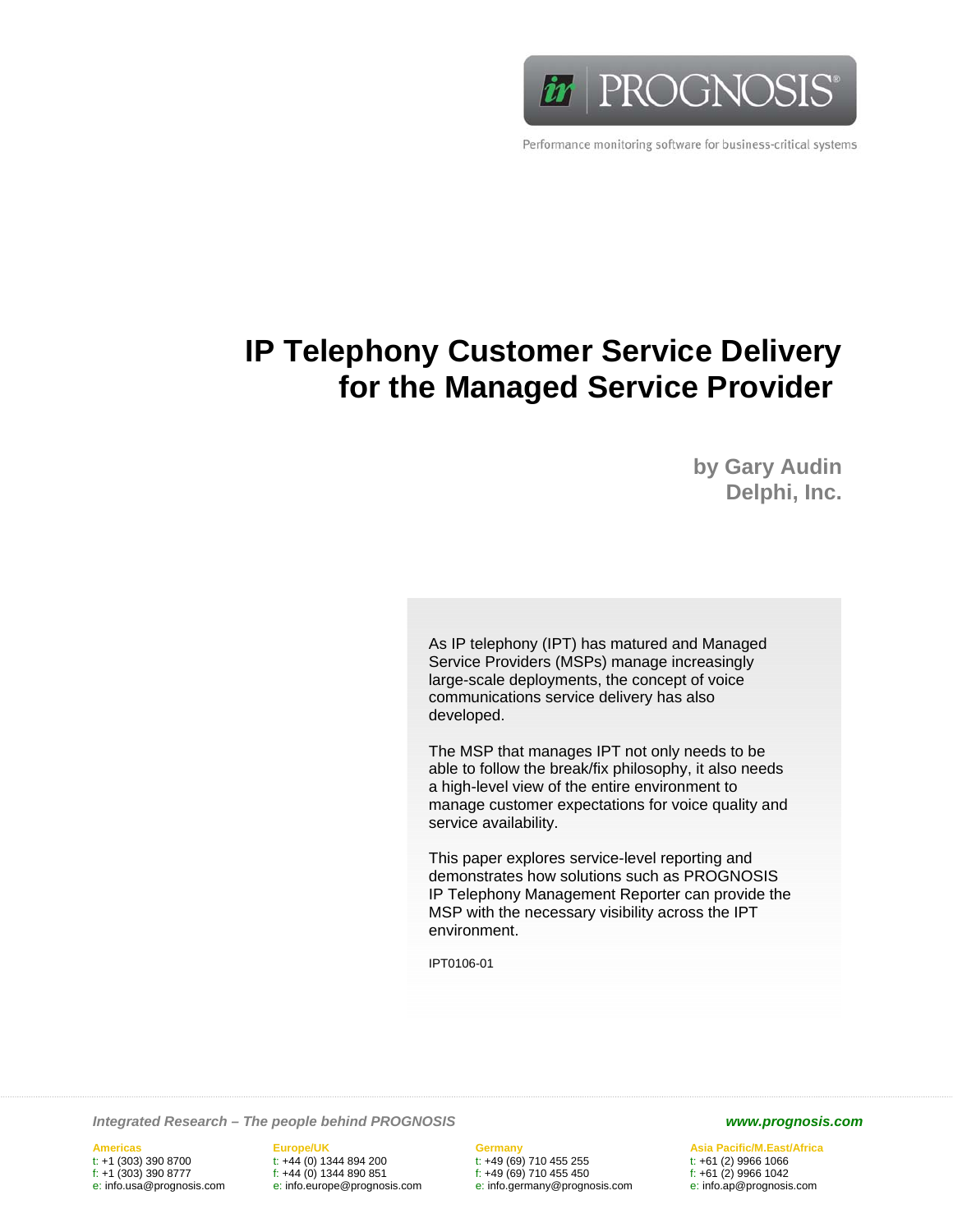# **Managed Service Provider IP Telephony Service Delivery**

Until recently, managing IP telephony (IPT) mostly focused on a break/fix philosophy. As IPT matured, the enterprise implemented increasingly large-scale deployments, and the concept of voice communications service delivery developed. Now that the MSP has entered as a technology manager, satisfying the customer with well performing, reliable and quality voice services have become important deliverables.

As in most cases, the customer's telecom group is no longer a separate entity and is now under the management of the IT organization, the CIO/IT manager now has the purview of the overall IPT environment in addition to the health of the servers, network and desktops for data applications. This provides the MSP with the opportunity to expand the services it offers. The better and faster the service provider deals with voice network issues, the greater the customer loyalty.

The difference for the MSP is that their past experience has been ensuring availability and fixing problems, not providing a high level of continuously acceptable performance. When data network problems occur, customers usually experience a slower network, or little or no access. With voice, however, performance issues rise to top priority. A slow network or server will still mean that the user can perform work, albeit less productively. A poor call, on the other hand, means potentially no communications and lost productivity. A poor quality call equals a failed call.

## **Voice Service-Centric Management**

Those who manage IPT not only need to be able to follow the break/fix philosophy, they also need a highlevel view of the entire IPT environment. A data technician is usually called in when there is a failure and . something is broken or mis-configured; something the data technician needs to repair or modify. The technician has a set of tools for diagnosing the problem at a very detailed level so that it can be fixed.

However, the MSP now needs to know how all the components are working and whether or not they are delivering satisfactory service levels to the customer. In addition to break/fix, degrade/improve performance mentality must also be encompassed. Troubleshooting failures will still continue and management tools for break/fix solutions will be required. A service-level reporting system must be added to the MSP's toolset to deal with the degrade/improve performance issues.

As can be seen below, the data technician works within the lower two levels of the Communications Management Pyramid. The upper two levels, which deal with the end user, require service-level reporting that provides the visibility that encompasses the end-user experience.



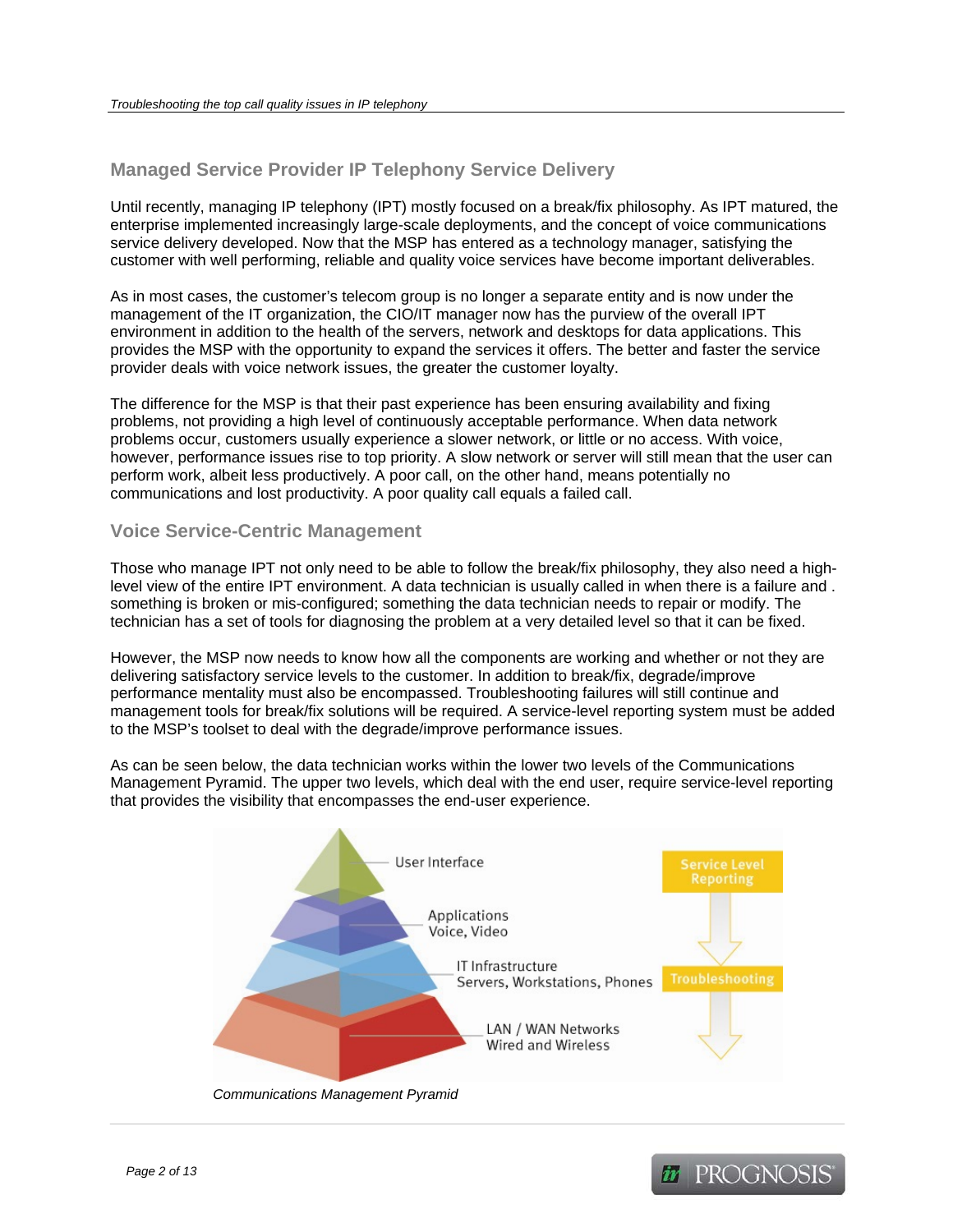## **Goals for the MSP**

The MSP now has goals above and beyond fixing problems and providing available services. Some of the goals are qualitative and therefore difficult to measure; customer satisfaction with voice services is an example of this. The common management goals for dealing with customer satisfaction are:

- **>** Provide proactive, not reactive management
- **>** Deliver a high level of user satisfaction
- **>** Ensure that the delivery promises are met
- **>** Provide a global view of the environment, not just a detailed view of a problem
- **>** Reduce management time relating to performance issues

These goals require measurements that are not usually part of the data management systems that are dedicated to managing data infrastructure and applications. Most data users expect their services to work and will accept a slower operation temporarily, anticipating that the infrastructure will soon return to proper operation. While they experience impairments, data users can usually perform work, albeit slower. A total failure, where there is no productivity at all, is less common.

Some data users may resort to using their telephones to partially compensate for a loss, such as e-mail or IM not working. However, when a phone is necessary to complete the work, then IM and e-mails are not good enough. The goal for voice services is to provide consistently high performance under varying network conditions. Service-level reporting is the only way for the MSP to have the necessary visibility across the customer's IPT environment.

#### **Questions the service delivery manager should consider:**

- Do you want to offer a premium service to your customers?
- Do you want to on-sell PROGNOSIS to your customers?
- If you don't use PROGNOSIS, how do you currently justify payment?
- How do you know in real time, if faults occur?
- How do you know if there is enough capacity for next month or next year?
- Do you know if you have met or breached your SLA before the end of the month?

## **Service-Level Management Requirements**

Once companies complete the early stages of IP telephony deployment and address their real-time monitoring, troubleshooting and service continuity requirements, they typically mature to a more servicecentric mindset.

This mindset calls for a medium- to long-term analytical approach that relies on IPT-specific, time-based reporting capabilities that span four key areas: service levels, voice quality, capacity planning and IPT analytics.

Managed Service Providers, responsible for managing their customers' IPT environments, have a twofold requirement for this type of reporting:

- **1.** To substantiate success and measure the performance of IPT delivered to the MSP customer (service levels and voice quality) and validating the IPT deployment
- **2.** To optimize the delivery of IPT to the customer (capacity and analytics) while correlating faults across multiple operational domains and minimizing support calls, thereby maximizing profit margins.

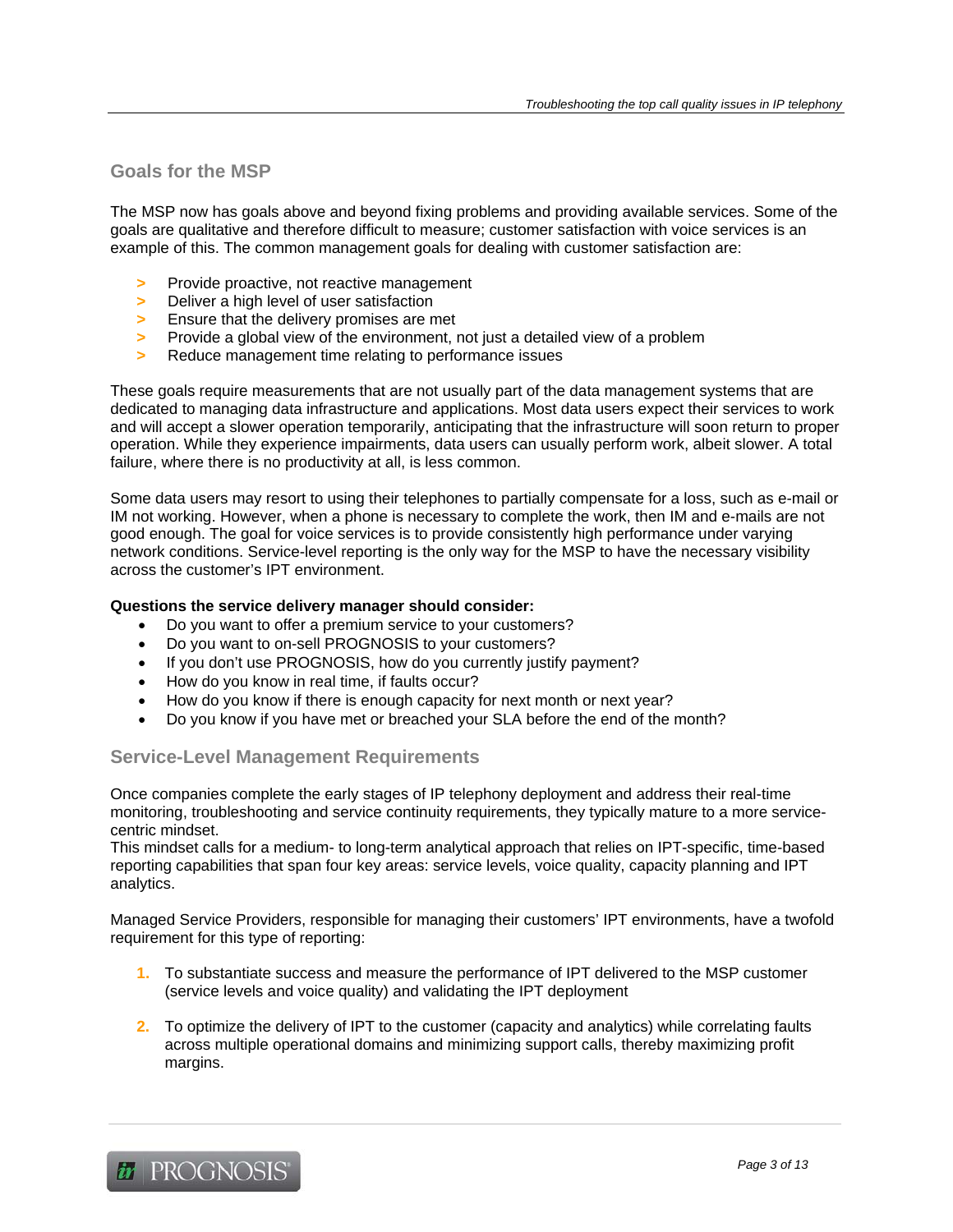## **Delivering Visibility for IPT Services**

Service-level reporting needs to incorporate and display information in several forms within an easy to use intuitive interface. There will always be more information than a human can absorb. This means that a reporting system must digest, analyse and communicate the overall condition of voice services without overwhelming the MSP staff.

At a minimum, reports should include the availability and performance of the PBX. Basic features should enable IPT deployment optimization as well as contingency and capacity planning, PBX consolidation and risk assessment.

Optimally, reporting capabilities should include:

- **>** Phone and gateway reports
- **>** Route pattern and dial plan reports
- **>** Scheduled report generation
- **>** Configurable report periods
- **>** Automatic report distribution
- **>** Scalability to hundreds of PBXs

The ideal reporting product should add:

- **>** Customization of reports
- **>** Multiple report distribution methods with configurable recipients
- **>** Internationalization (time zones and report formats)
- **>** Multiple error-handling methods

The types of information reported should include:

- **>** Availability and performance of devices
- **>** Good and degraded voice quality
- **>** Causes of degradation
- **>** PBX call load, call attempts and completions
- **>** Busy hour statistics
- **>** Trunk utilization
- **>** Call types, length and balance
- **>** Phone load
- **>** CPU and node utilization

Presentation of all this information and the visibility it provides, goes well beyond what a traditional troubleshooting and status monitoring tool offers. The reports enable the MSP staff to focus on service delivery and customer satisfaction, not just break/fix responses to problems.

## **Key Stakeholders**

In order to successfully deliver IPT to any organization, it is vital to meet the requirements of distinct stakeholders – from end user-centric SLA management to technical service delivery at an architectural level. The MSP stakeholder is a job function or person involved with the delivery of satisfactory voice service levels to the enterprise. Since you are reading this paper, you are probably one of the MSP stakeholders.

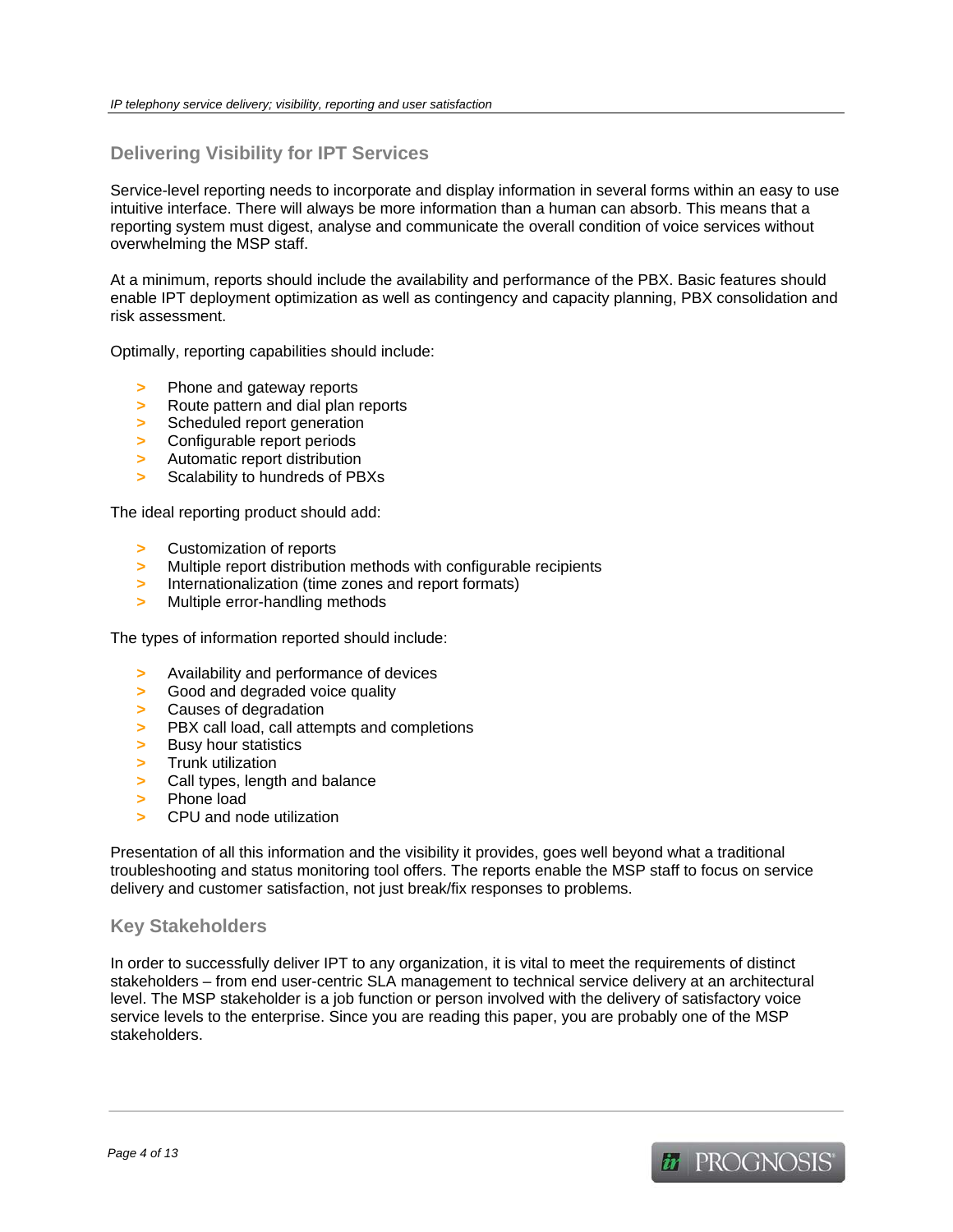Although job roles and titles will vary from company to company, the key IPT stakeholders typically represent six different individuals:

- **> Service provider's customer:** An executive who owns the budget and mandate to provide dial tone to the desktop. Needs to know the company is getting what they're paying for.
- **> IPT service delivery manager:** Responsible for implementation of the service. Whether located internally or externally, this person reports to the budget holder (customer) and wants to do more with less. Needs to optimize delivery, understand utilization and measure success.
- **> Operations manager:** Responsible for day-to-day continuity of service, 24/7 monitoring, and ensuring that break/fix processes are followed. Must be confident that they are delivering IP telephony service to the customer. Needs visibility and positive feedback.
- **> Level 1 operator:** Available 24/7 to respond to any incident, service disruption or degradation.
- **> Level 2 support:** Analyses problems and achieves service restoration.
- **> Level 3 architect:** Provides long-term strategic thinking around service continuity and workarounds until problems are solved permanently.

#### **Benefits to MSP Stakeholders:**

- **> The service provider's customer:** PROGNOSIS delivers customer satisfaction and confidence by providing visibility of telephony availability, utilization, call quality and voice quality information via historical reporting (and an online portal).
- **> Service delivery manager:** PROGNOSIS empowers service delivery managers through comprehensive service level and capacity planning reports and historical data.
- **> Level 3 support:** PROGNOSIS provides detailed reporting for fault analysis and capacity planning.

## **The Four Elements of Voice Service Delivery**

Each service provider may differ in the way it wants to group these elements, so a flexible reporting solution is essential. Different stakeholders may have differing priorities for these reports.

- **1. Service level** reports should provide an "at a glance" view of overall device availability, as well as for configurable time periods. Key indicators advise if devices such as IP trunks, PSTN trunks and route patterns are impacted, degraded or down.
- **2. Voice quality** reports need to provide an "at a glance" view of overall daily and weekly voice quality. In this way, service provider managers can see instantly if they have met the service levels for agreed quality. If there is degradation, they can focus specifically on these occurrences and see what network causes may be responsible.
- **3. Capacity planning** reports should provide visibility for optimizing infrastructure, reducing costs and planning for the future. Comparing utilization to available capacity means that designers and architects can ensure sufficient future capacity to respond to changing business environments as well as decommissioning excess bandwidth and trunk capacity.
- **4. IPT analytics** reports should produce invaluable data for capacity planning, PBX consolidation and failover contingency planning. Analysing the use of the telephony infrastructure will enable the service provider to advise the customer on ways to create efficiencies and plan for contingencies.

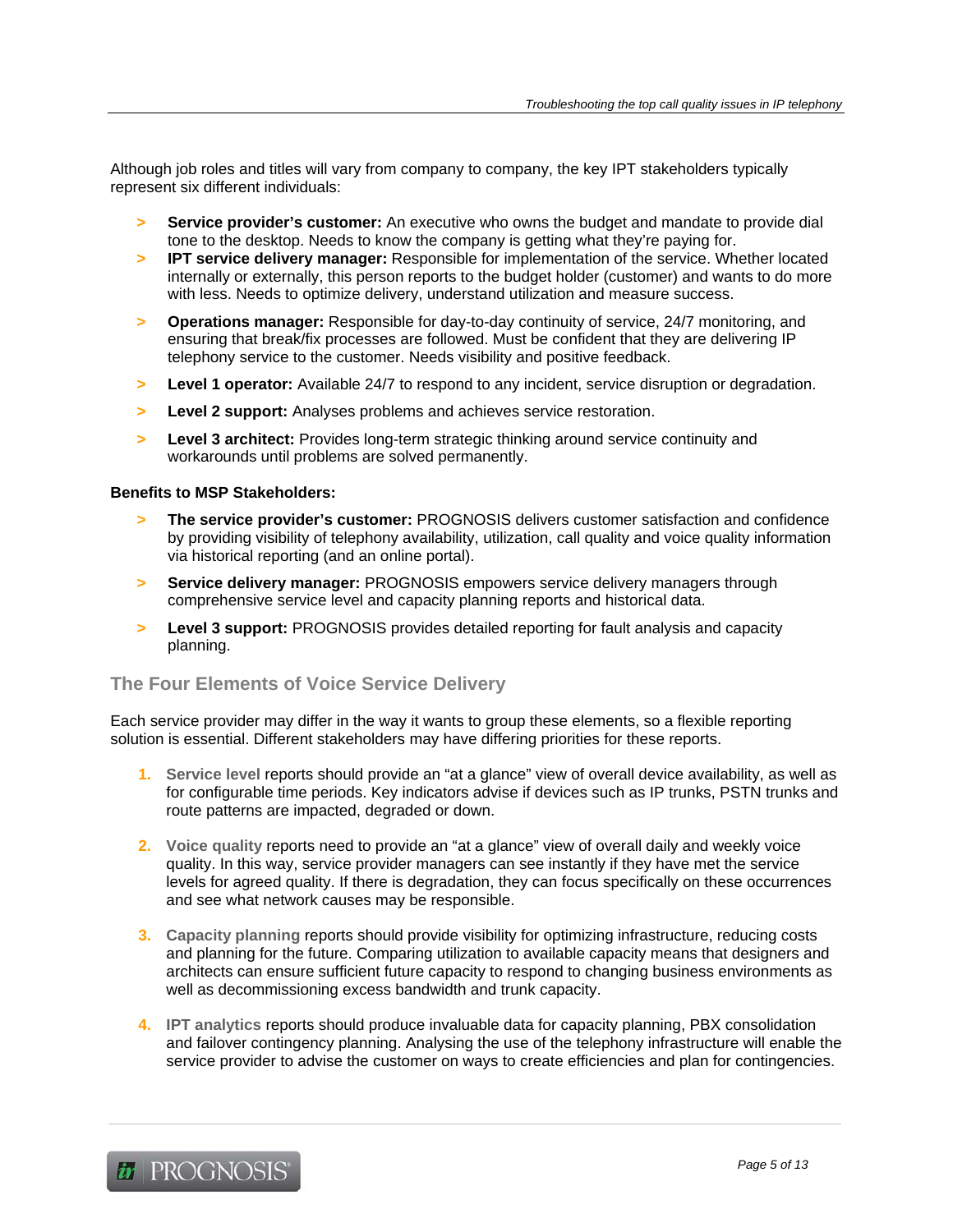The end result of these reports will:

- **>** Quantify attained availability vs. target service levels
- **>** Quantify attained voice quality vs. target service levels
- **>** Perform capacity planning, PBX consolidation, failover contingency and risk assessment
- **>** Substantiate success and measure performance of the IPT service

#### **Service Level Reporting**

Service provider managers and operators must be able to validate overall service level availability, as well as availability for specific times. The worst possibility is for the IMSP manager/operator to get a call, e-mail or IM from a customer with service level complaints.

It is embarrassing for the MSP manager/operator to admit they don't know of the problem. It is preferable for the MSP manager/operator – rather than being contacted by the customer – to be able to report the problem and outline plans for its resolution. In order to enable this proactive approach, the MSP manager must know who was affected, how long they were affected, where they were located and if the problem caused service levels to be breached. This will enhance the customer's dependence on the MSP and will result in continued contract renewal.

Here are typical questions that reporting can answer:

- **>** What was the overall availability of all devices?
- **>** Were any devices impacted, degraded or down?
- **>** Which locations or users were affected?
- **>** What caused the problem and how often did it occur?
- **>** How long did it take to resolve?
- **>** Were any service levels breached?



*Overall trunk availability as shown by PROGNOSIS IP Telephony Management Reporter* 

The report examples above show the overall availability of PSTN trunks was a little over 80% but overall IP trunk availability was only 50% for the reporting period. Statistics like these indicate that device availability was significantly impacted and, as a consequence, a high probability that service levels were breached. Other reports that flow from the trunk outages will be useful in providing details of related degradations

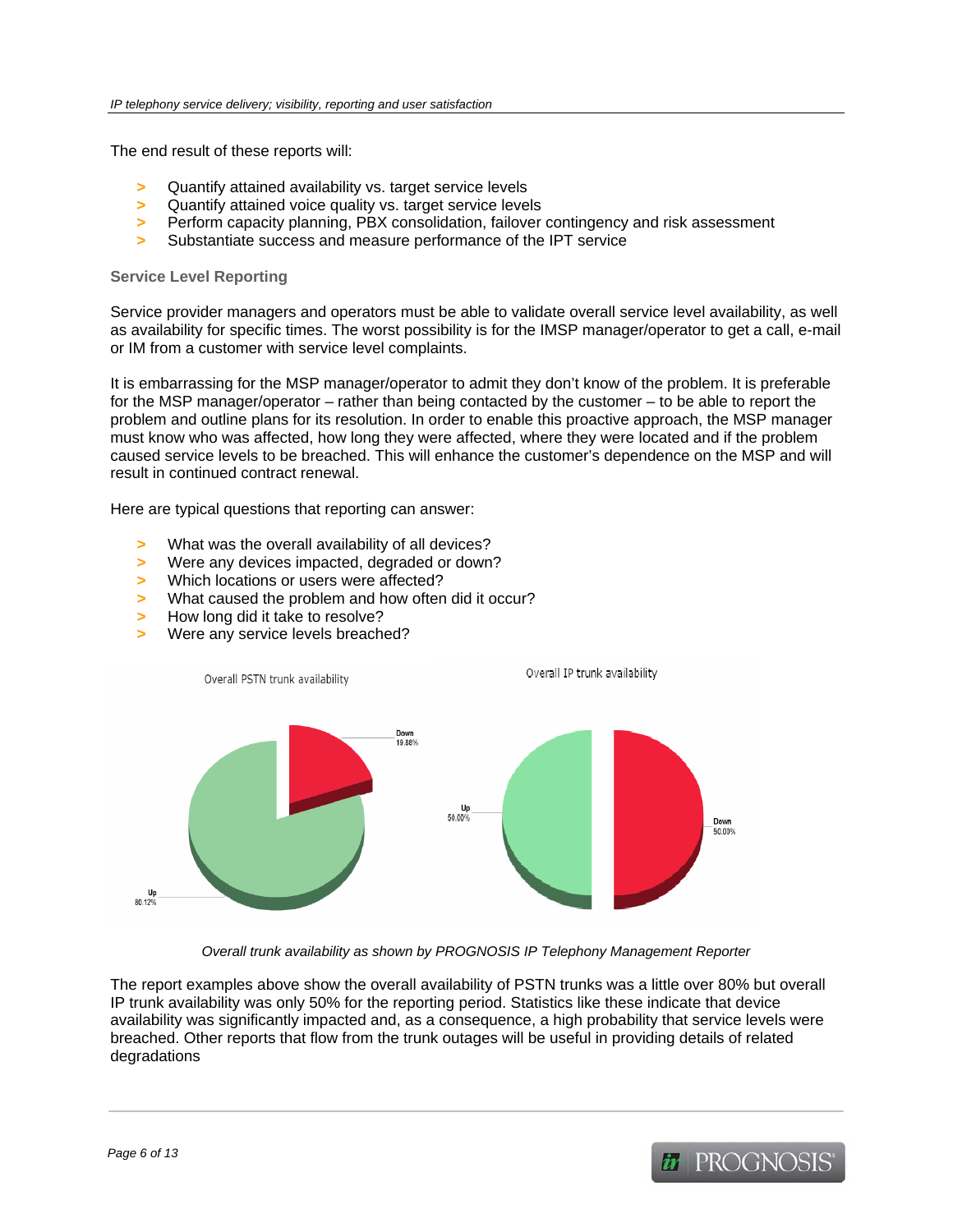# **Voice Quality Reporting**

A major issue with voice quality is how the end user/customer describes a poor call. The end user is not articulate and experienced enough to be able to pinpoint the problem. The end user complaint is that "the call is bad." When asked for more information, a common answer is "the phone calls are not very good," which tells the service provider nothing helpful to resolving the problem. The report system can provide a clearer picture of the location, severity and impact of the poor calls.

Some common questions that reports can answer include:

- **>** What is overall voice quality like?
- **>** Was anyone's calling impaired?
- **>** How often did this occur?
- **>** How bad was the call?
- **>** What caused the problem?
- **>** How long did it take to resolve?
- **>** How many voice exceptions occurred?
- **>** Were service levels breached?



*Voice quality excerpts from PROGNOSIS IP Telephony Management Reporter* 

The voice quality reports shown above present information in a way that can be tailored to suit specific requirements. Consider this situation: The MSP needs an "at a glance" view of the overall customer's voice quality. The chart on the right shows that overall voice quality was good and only a small number of calls (less than 2%) experienced poor or unacceptable voice quality. The graph to the left illustrates when the impaired voice streams occurred.

Although this is a small percentage, in a large customer organization it may add up to quite a few calls. PROGNOSIS provides mechanisms to focus on the orange and red bars in the chart. This shows the volume of affected voice streams and at what times the problems were experienced. This information can then be correlated with a network "causes report" to determine what caused the degradation, for example excessive jitter and packet loss. Voice quality information is also reported in Erlangs (hours of voice stream traffic).

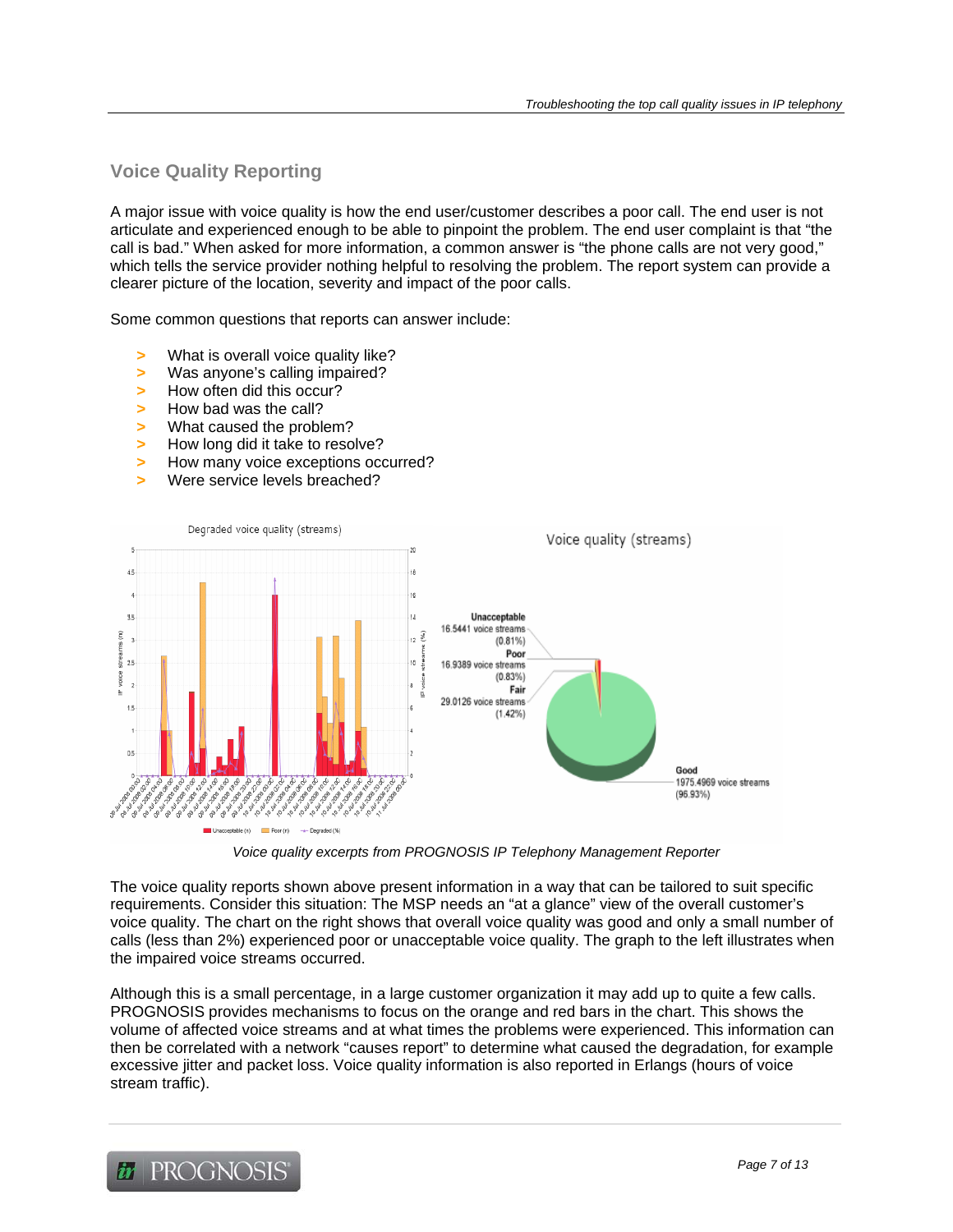# **Capacity Planning**

Capacity planning reports provide data for optimizing infrastructure. They also help identify ways to reduce costs for the customer and thus aid planning for the future. For example, comparing trunk utilization with available capacity ensures sufficient growth potential so the customer can respond to changing business environments. This form of capacity planning results in providing what is needed without excessive overprovisioning.

When a customer encounters economic limitations or reduced revenue/funding, then the CFO will call in the MSP to report on the costs and benefits of the IPT operation. The CFO will most likely pose these questions:

- **>** Can the network capacity be reduced to achieve savings without affecting IPT service levels?
- **>** How much growth capacity is available in the present IPT design and is it really required?
- **>** If another enterprise were acquired, can present service levels be maintained?
- **>** Is there any excessive or abusive use of the IPT service by individuals or departments?

The capacity-planning capabilities of a good reporting system could be used to adequately answer these questions with credible information. The MSP can ensure that the customer's CFO will have the right information. This will increase the loyalty of the customer's CFO because the CFO will be able to do his or her job effectively in cooperation with the MSP.

Phone reports should detail which phones are configured and registered, the types of calls being made, and statistics on those calls, such as the average call length and call rate (per hour). The report should also show the total phone off-hook time, call connection ratio, abandoned or refused ratio, call connection failure ratio, phone usage and inactive phones.

Depending on the MSP hosting model, the enterprise can then optimize its telephony resources and plan for the future by being able to answer the following questions:

- **>** What is the PSTN and IP trunk capacity?
- **>** What is trunk utilization?
- **>** What is growth capacity?
- **>** How will capacity be affected if one or more trunks fail?
- **>** Is one of the gateways busier than others?
- **>** Is there excess bandwidth or trunks that can be decommissioned?
- **>** Are there any handsets that not being used?

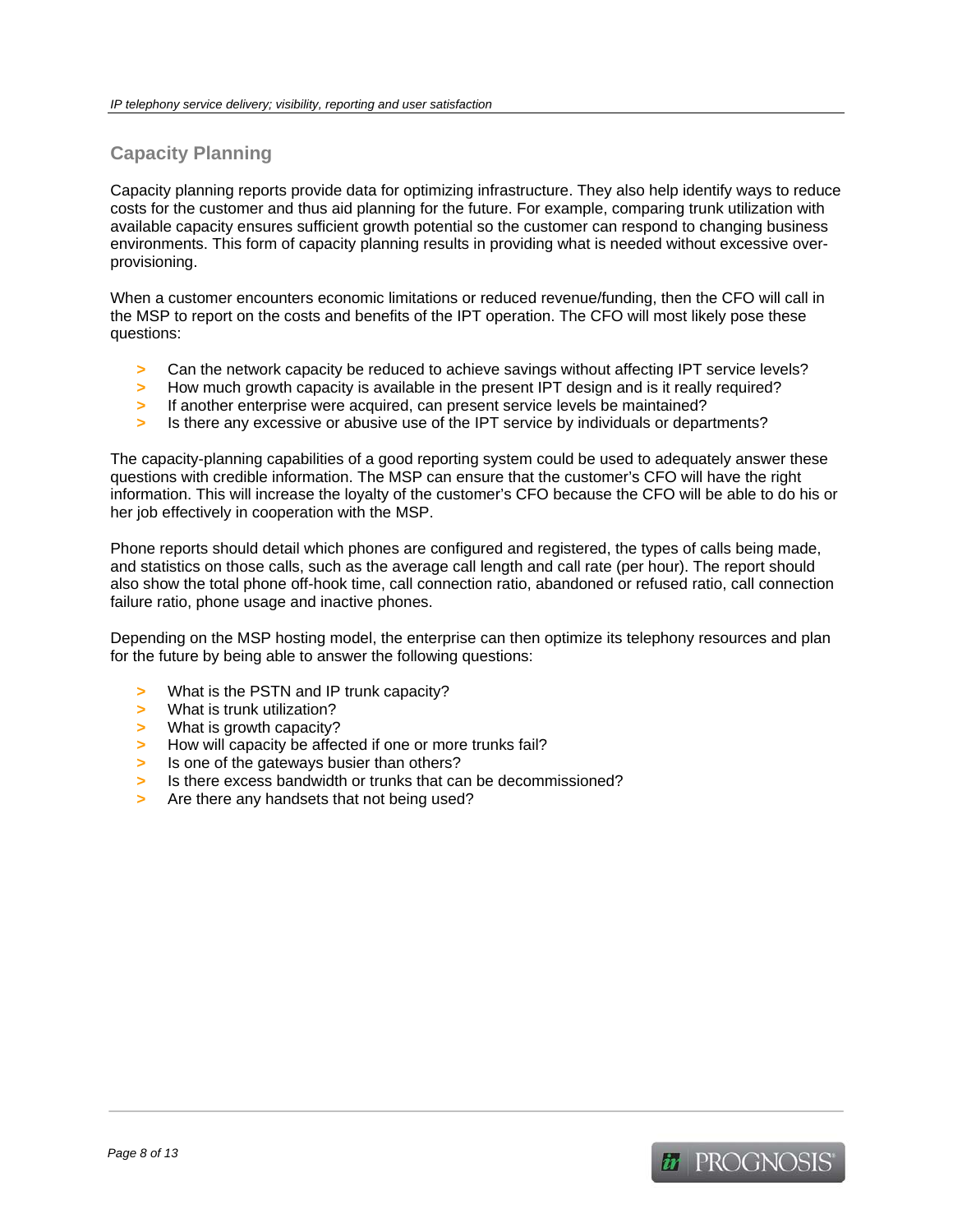

*Traffic and utilization measurements from PROGNOSIS IP Telephony Management Reporter* 

The report extracts above show call attempts during the busy hour. There were no call rejects for the reporting period and each of the days had a different busy hour. The MSP manager can then look at the traffic reports to see what effect business influences have on changing traffic patterns. Such information will help to plan and design IPT services appropriately.

#### **IP Telephony Analytics**

Understanding the use of the telephony infrastructure enables efficiencies to be created and assists with contingency planning. Analysing call load and identifying busy times will help ensure that call loads are distributed evenly across PBXs and servers and will help to optimize system performance and reliability.

The analytics reports provide credible information that can be used when responding to customer CFO and CIO inquires about the cost of IPT services. Without such capacity and usage details, as well as automated measurement, the MSP cannot justify the costs nor demonstrate the resiliency for growth that may be required to meet new business demands.

Some questions that can be answered with these reports are:

- **>** Is the call load as heavy or light as anticipated?
- **>** What are the busiest times?
- **>** Is the call load balanced across available PBX/servers?
- **>** Are the phones balanced across PBX/servers?
- **>** Who is making the longest calls?
- **>** Who are they calling and for how long?
- **>** Is one of the gateways busier than the others?
- **>** How many calls are internal, or outbound; via IP or PSTN trunks?
- **>** What is the Grade of Service?

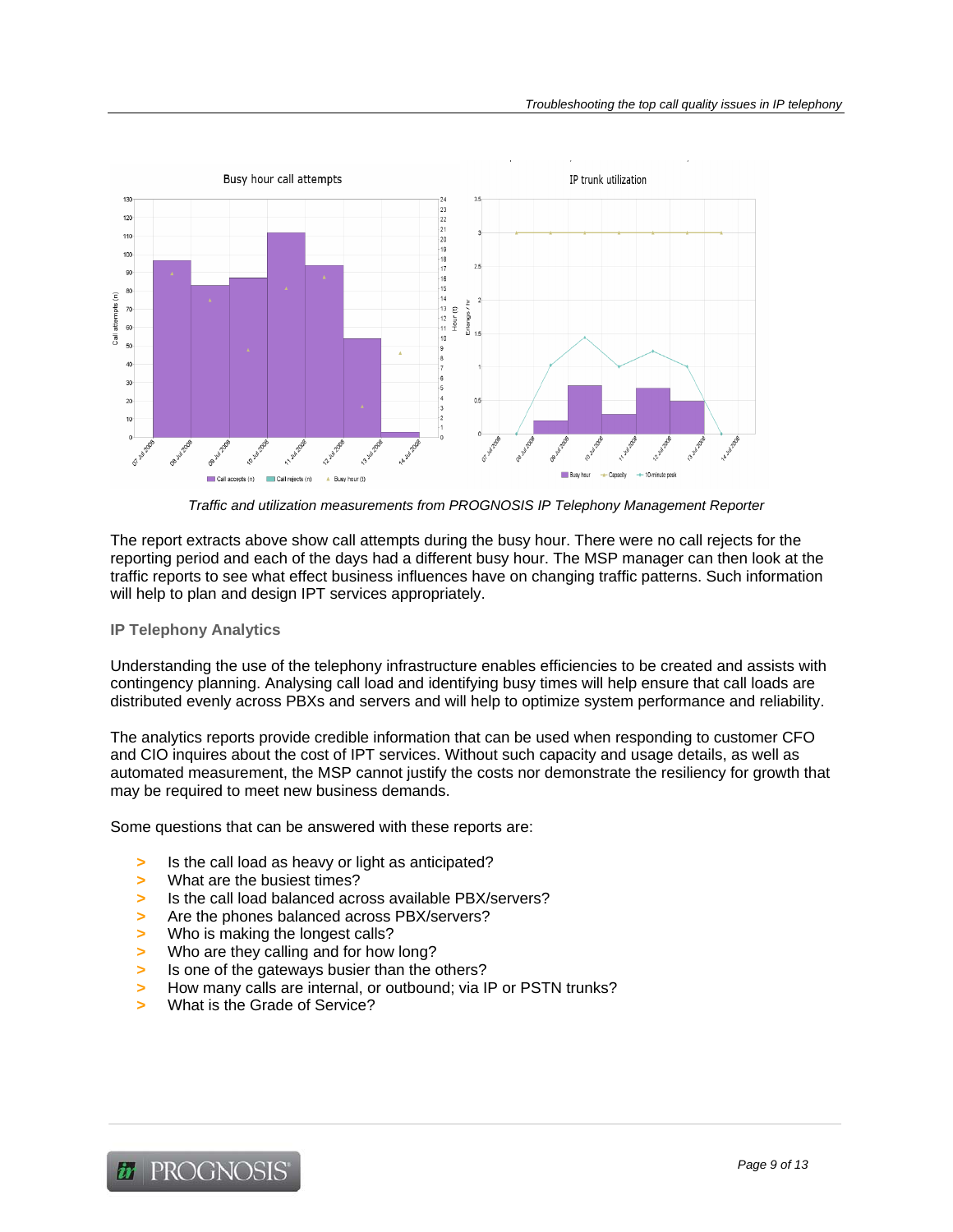

*Call throughput and connected call types as seen from PROGNOSIS IP Telephony Management Reporter* 

MSP managers need to know how many calls the organization is making each week and what the average busy hour was. The service goal is that all calls are completed and none are blocked. If the number of attempted calls vs. completed calls is too large, then some redesign of the IPT service is warranted to reduce the number of unsuccessful call attempts.

| PBX             | <b>BHCA</b> | <b>BHCC</b> | GoS   | <b>PBX Erlangs</b> | Erlang / Device | <b>Busy hour time</b> |
|-----------------|-------------|-------------|-------|--------------------|-----------------|-----------------------|
| DVR-PUB-Cluster |             |             | 0.00% | 0.07               | 0.00            | 22:50                 |
| \SYDNEY-PBX     | 100         | 100         | 0.00% | 7.26               | 0.05            | 15:00                 |
| All PBXs        | 100         | 100         | 0.00% | 7.26               | 0.03            | 15:00                 |

*IPT analytics from PROGNOSIS IP Telephony Management Reporter* 

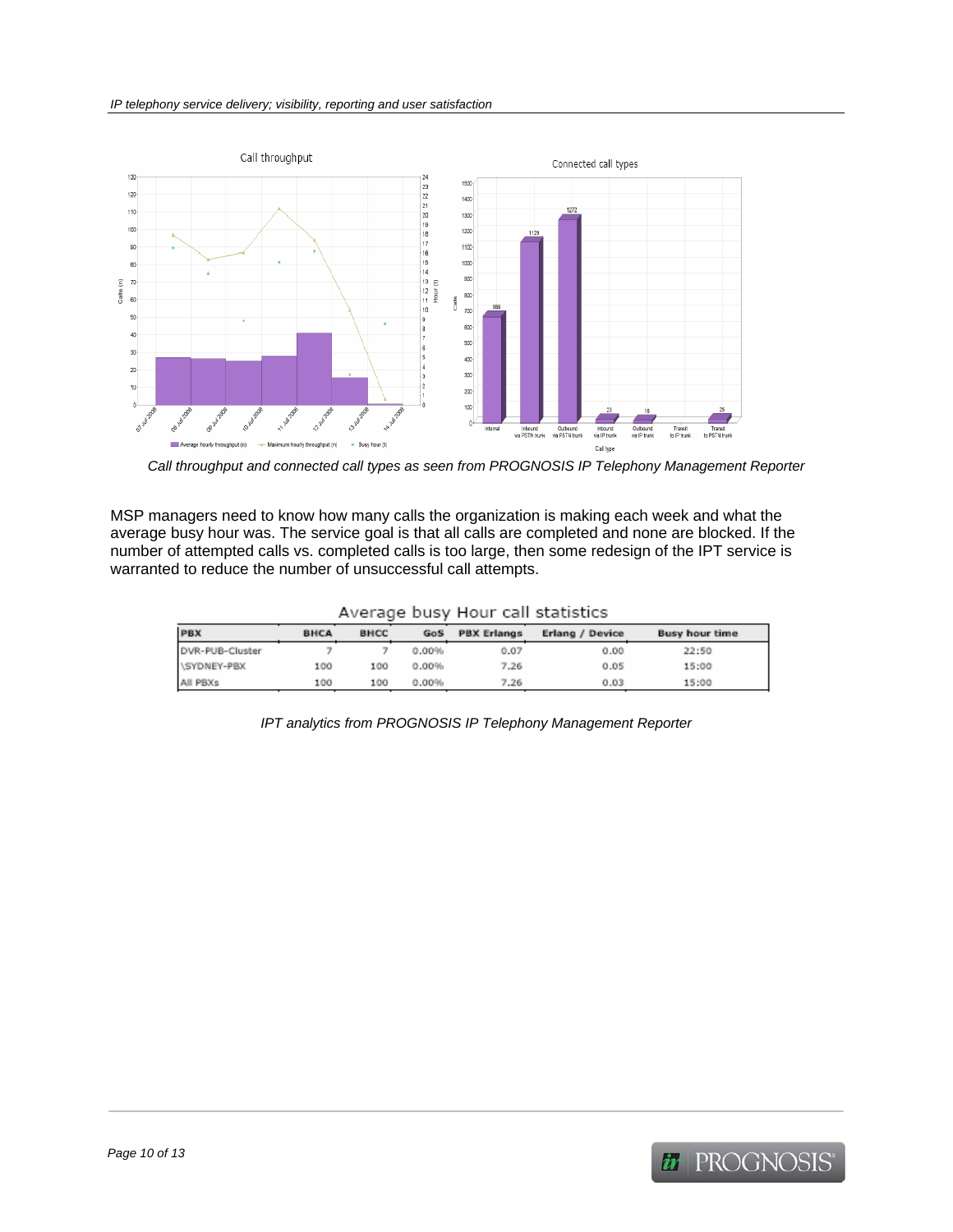# **Conclusion**

The concept of voice communications service delivery has changed MSP management dynamics from implementing break/fix resolutions to providing a high level of continuously acceptable performance. Those who manage IPT not only need to be able to follow a break/fix philosophy, they also need a highlevel view of the entire IPT environment, as well as confirmation that all components are working and delivering satisfactory service levels.

Measuring customer satisfaction with voice services is not usually part of data management systems. Service-level reporting must be added to address degraded performance issues, create improvements and efficiencies and enable capacity and contingency planning.

The goal for voice services is consistent high performance under varying network conditions. Service-level reporting is the only way for the MSP to have the necessary visibility across the customer's IPT environment. Obtaining this view allows the MSP to validate and measure the success of a customer's IPT deployment and provide key stakeholders with the critical information they need.

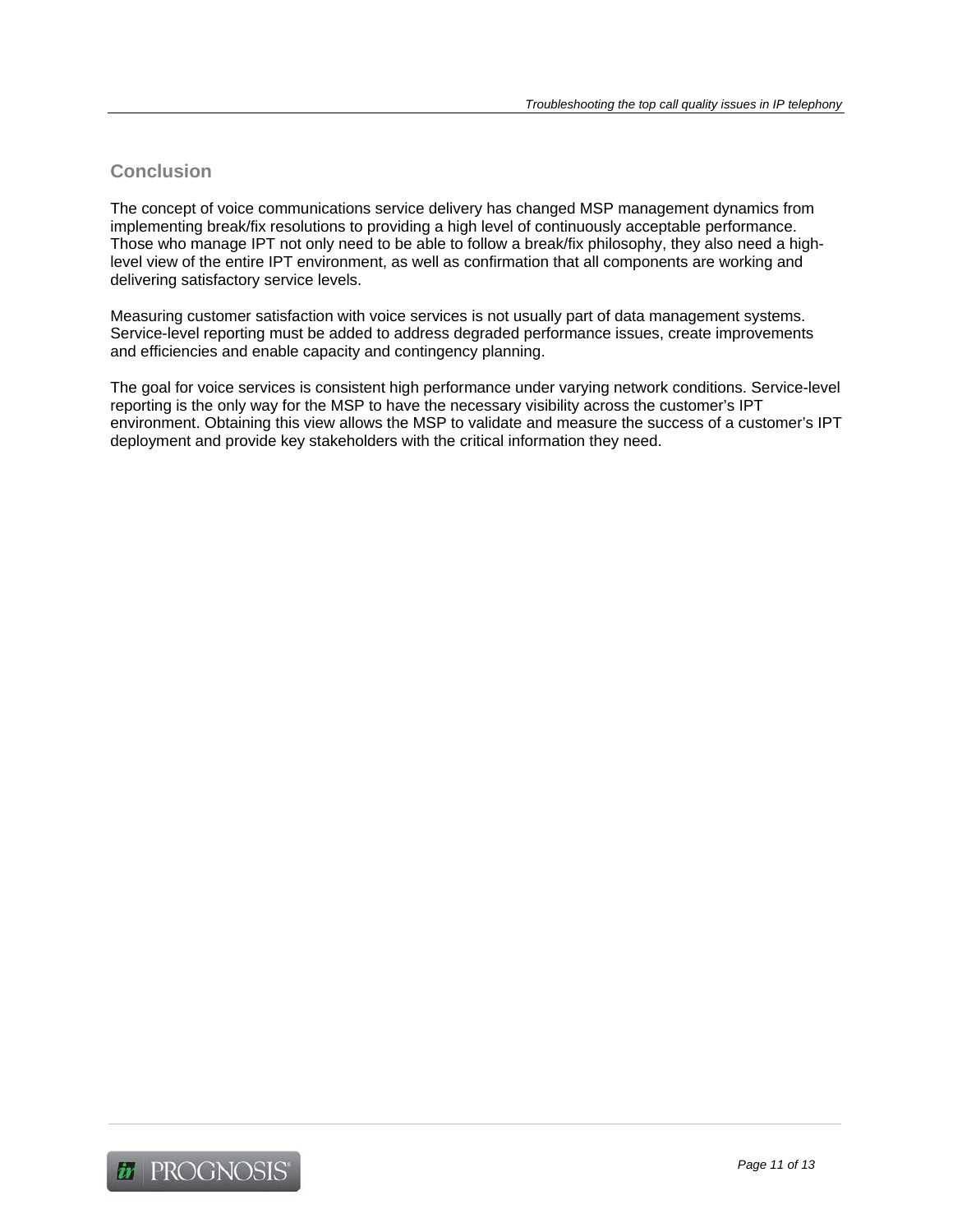# **About PROGNOSIS**

PROGNOSIS is a specialized management solution designed to monitor the performance of IP telephony as a business service across hundreds of PBXs and hundreds of thousands of phones. Providing an indepth, unified view across Cisco, Avaya and Nortel IP telephony environments, it simplifies the managing of multi-vendor and multi-version IPT technologies.

Through intelligent alerting, access to thousands of IP telephony-specific metrics, deep diagnostics and comprehensive reporting, PROGNOSIS helps ensure the highest possible call quality and reliability. This provides the insight needed to identify and resolve issues before they impact the business or its customers.

#### **PROGNOSIS IP Telephony Management Reporter**

PROGNOSIS IP Telephony Management Reporter provides a flexible reporting solution for enterprise and service provider environments. It extends the real-time performance monitoring of PROGNOSIS IP Telephony Manager and produces customizable reports spanning the four fundamental reporting areas this paper has identified: service levels, capacity planning, voice quality and IPT analytics.

#### **Key capabilities:**

- **>** Reports can be run for any time period from one day to 12 months.
- **>** Reports can be scheduled to generate automatically or be produced on demand.
- **>** Reports can be automatically distributed via e-mail or posted to a file share or web portal.
- **>** Report content can be modified and unwanted detail removed.
- **>** 13 different reports are configurable across any timeframe and interval precision.
- **>** Reports can be **private labelled** with the MSP's information.

#### **Value for the Managed Service Provider**

- **Provides key stakeholders with critical information they need:** PROGNOSIS IP Telephony Management Reporter provides out-of-the-box reports designed to address the specific requirements of stakeholders tasked with managing IP telephony, including network, operations, telecom managers and capacity planners.
- **Increases efficiency through automated report generation and distribution:** PROGNOSIS IP Telephony Management Reporter reduces the time involved in preparing and distributing reports for individual stakeholders by automatically generating and distributing reports to individuals at regular intervals. Reports can also be generated on demand for instant troubleshooting and analysis.
- **Improves planning, optimization and resource usage:** PROGNOSIS IP Telephony Management Reporter provides visibility into utilization trends to help effectively plan for future capacity needs and to identify inefficient use of existing infrastructure. It also provides visibility into the history and occurrence of service level breaches, so that issues impacting the business can be addressed accordingly.
- **Offers flexibility and scalability to report across multiple customers:** Reports from PROGNOSIS IP Telephony Management Reporter can be produced for any groups of devices. This will facilitate the automatic generation of per-customer SLA reports for service providers, hosted IP telephony providers, or ITIL-oriented enterprises.